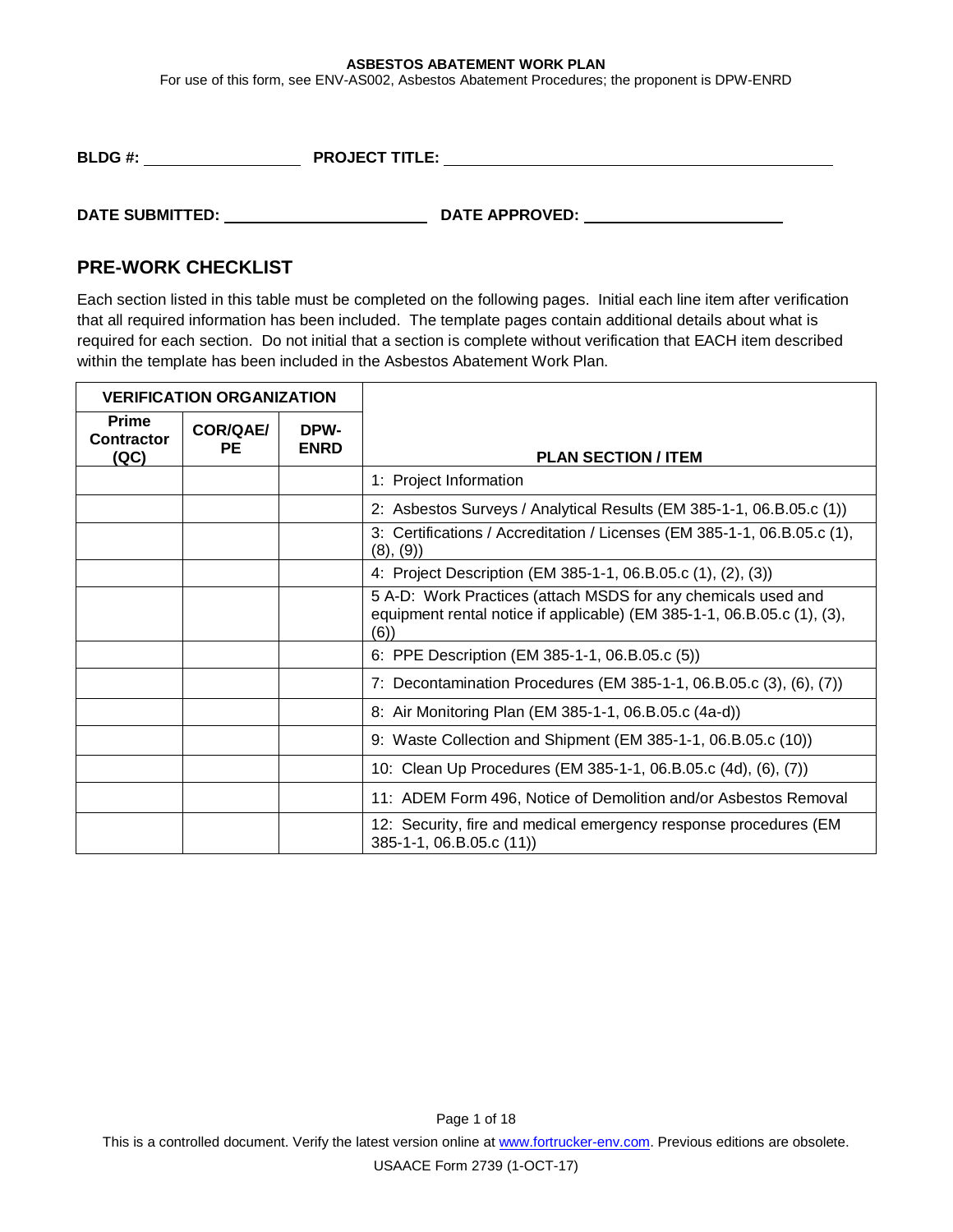For use of this form, see ENV-AS002, Asbestos Abatement Procedures; the proponent is DPW-ENRD

**BLDG #: PROJECT TITLE:** 

# **DATE SUBMITTED: DATE APPROVED:**

### **CLOSEOUT CHECKLIST**

All required items should be attached at the end of this plan and submitted to the COR upon completion of project.

| <b>VERIFICATION ORGANIZATION</b>          |                |                     |                                                                                                  |  |
|-------------------------------------------|----------------|---------------------|--------------------------------------------------------------------------------------------------|--|
| <b>Prime</b><br><b>Contractor</b><br>(QC) | COR/QAE/<br>PЕ | DPW-<br><b>ENRD</b> | <b>PLAN SECTION 13 ITEM</b>                                                                      |  |
|                                           |                |                     | Original signed USAACE Form 2736                                                                 |  |
|                                           |                |                     | All weigh tickets provided by the landfill                                                       |  |
|                                           |                |                     | Copy of the daily log for the project and any reports generated by third<br>party oversight      |  |
|                                           |                |                     | Air Monitoring Report                                                                            |  |
|                                           |                |                     | Copies of completed USAACE Form 2738, Asbestos Abatement<br>Compliance Checklist (QAE/PE AND QC) |  |
|                                           |                |                     | Before and after photographs of areas that were abated                                           |  |
|                                           |                |                     | Building drawings denoting areas that have been abated                                           |  |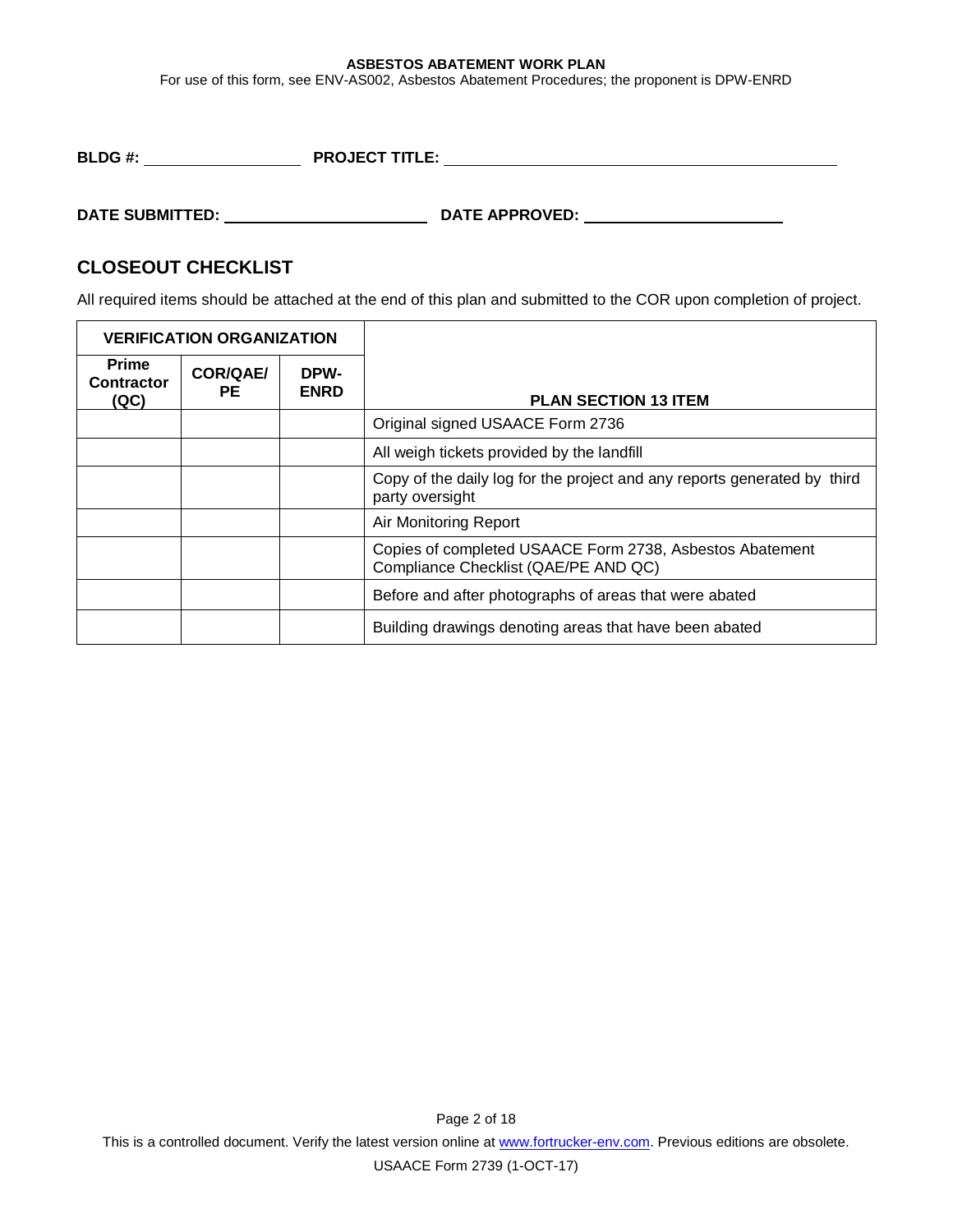For use of this form, see ENV-AS002, Asbestos Abatement Procedures; the proponent is DPW-ENRD

# **SECTION 1: PROJECT INFORMATION**

| WORK ORDER NUMBER: VALUE AND A CONTROL OF A CONTROL OF A CONTROL OF A CONTROL OF A CONTROL OF A CONTROL OF A CONTROL OF A CONTROL OF A CONTROL OF A CONTROL OF A CONTROL OF A CONTROL OF A CONTROL OF A CONTROL OF A CONTROL O                                                 |
|--------------------------------------------------------------------------------------------------------------------------------------------------------------------------------------------------------------------------------------------------------------------------------|
| <b>DELIVERY ORDER NUMBER &amp; PROJECT TITLE:</b>                                                                                                                                                                                                                              |
| ,我们也不会有什么。""我们的人,我们也不会有什么?""我们的人,我们也不会有什么?""我们的人,我们也不会有什么?""我们的人,我们也不会有什么?""我们的人                                                                                                                                                                                               |
|                                                                                                                                                                                                                                                                                |
| $\Box$ BASOPS $\Box$ JOC $\Box$ Other:<br><u>state and the state of the state of the state of the state of the state of the state of the state of the state of the state of the state of the state of the state of the state of the state of the state of the state of the</u> |
| PRIME CONTRACTOR NAME: Manual Contract of Name: Manual Contractor Name: Manual Contractor Name: Manual Contractor Name: Manual Contractor Name: Manual Contractor Name: Manual Contractor Name: Manual Contractor Name: Manual                                                 |
| PRIME CONTRACTOR PHONE NUMBER: CONTRACTOR PHONE NUMBER:                                                                                                                                                                                                                        |
| <b>OTHER APPLICABLE DETAILS:</b>                                                                                                                                                                                                                                               |
| ,我们也不会有什么。""我们的人,我们也不会有什么?""我们的人,我们也不会有什么?""我们的人,我们也不会有什么?""我们的人,我们也不会有什么?""我们的人                                                                                                                                                                                               |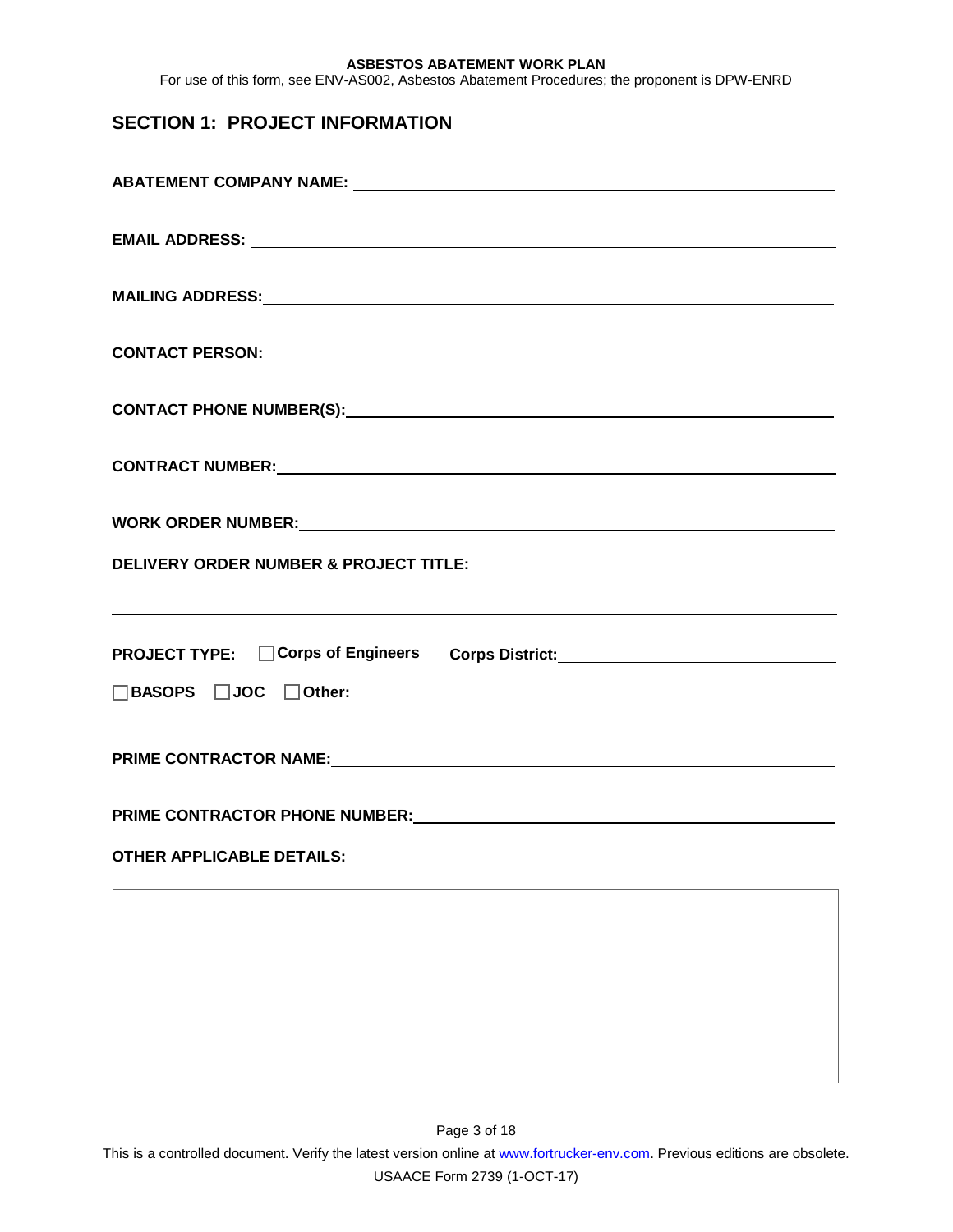For use of this form, see ENV-AS002, Asbestos Abatement Procedures; the proponent is DPW-ENRD

# **SECTION 2: ASBESTOS SURVEYS / ANALYTICAL RESULTS**

(EM 385-1-1, 06.B.05.c (1))

Write a summary description of the sampling / surveys that were conducted including floor plans with sample locations. Attach the asbestos surveys / analytical results that are applicable to the project.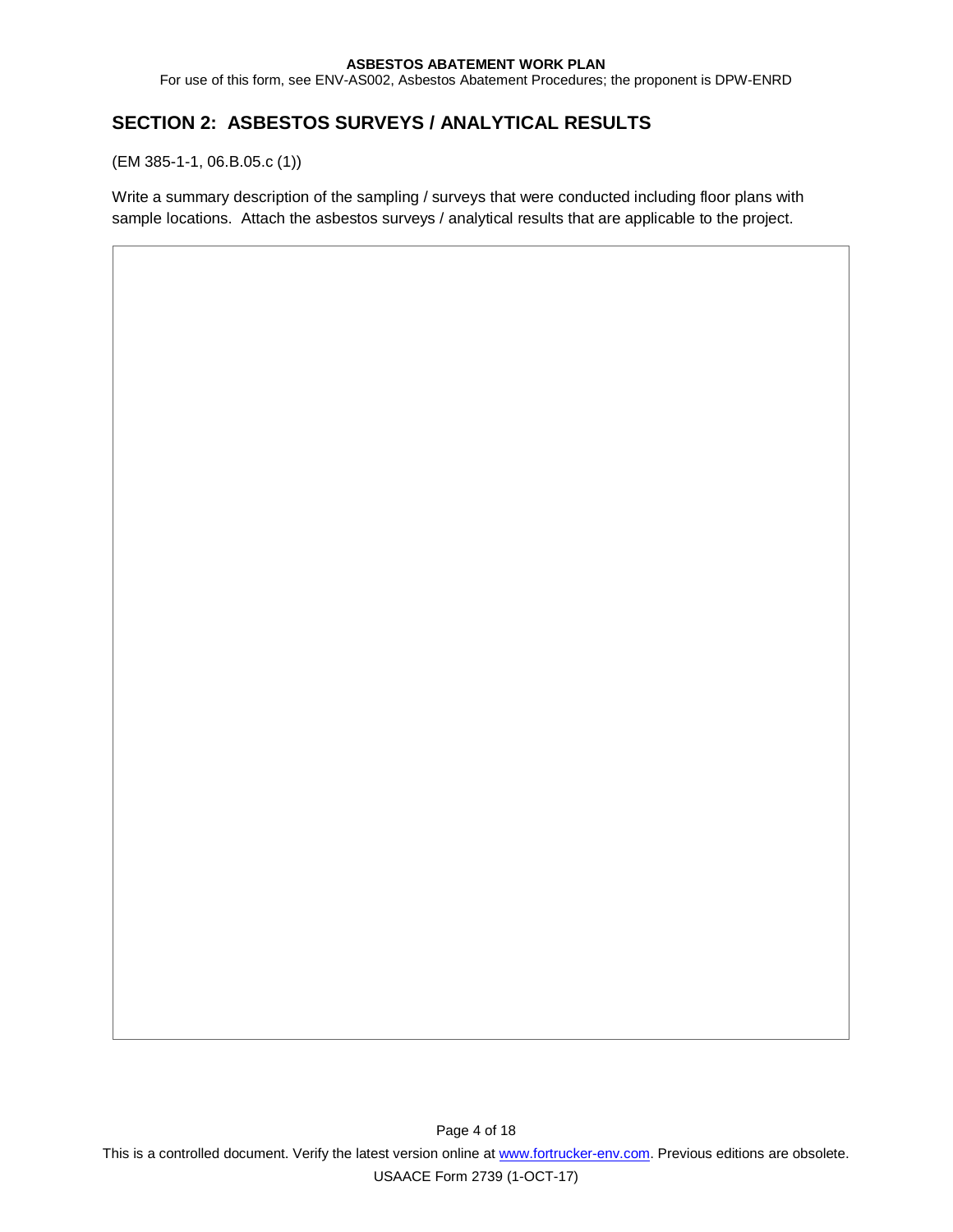For use of this form, see ENV-AS002, Asbestos Abatement Procedures; the proponent is DPW-ENRD

### **SECTION 3: CERTIFICATIONS / ACCREDITATION / LICENSES**

(EM 385-1-1, 06.B.05.c (1), (8), (9))

Attach copies of all required certifications and licenses as indicated below. *Ensure all sensitive personal information is blacked out on the submittal (i.e. social security numbers.)* Identify which individuals are acting in the capacity of the supervisor, worker, and Independent party oversight/air monitor.

- 1. Current certificate that authorizes the company to remove asbestos containing materials as issued by ADEM
- 2. State Licensing Board for General Contractors Certificate issued by the State of Alabama indicating that the company can perform abatement
- 3. Current training certificate from an Alabama Safe State approved training provider (list of approved training providers can be found a[t http://alabamasafestate.ua.edu/documents/Approved-Asbestos-](http://alabamasafestate.ua.edu/documents/Approved-Asbestos-Training-Providers.pdf)[Training-Providers.pdf\)](http://alabamasafestate.ua.edu/documents/Approved-Asbestos-Training-Providers.pdf) for EACH individual that will participate in the abatement
- 4. Current Alabama Safe State Certificate of Accreditation for EACH individual that will participate in the abatement
- 5. Physician's statement for each individual that will be involved in the asbestos abatement project that states that the worker is able to work around asbestos and wear a respirator in accordance with 29 CFR 1926.1101 (M) (2).
- 6. Current credentials for the qualified independent party that will perform air monitoring or, if not using onsite personnel, NVLAP certification for certified lab where the air samples will be analyzed.
- 7. Current waste certification letter from ADEM authorizing contractor to dispose of asbestos containing material at a specific permitted landfill (provided from ADEM after submittal of an ADEM Form 300, Solid Waste Profile Sheet.
- 8. Current certification and/or accreditation for personnel conducting asbestos survey (if not completed by Fort Rucker personnel)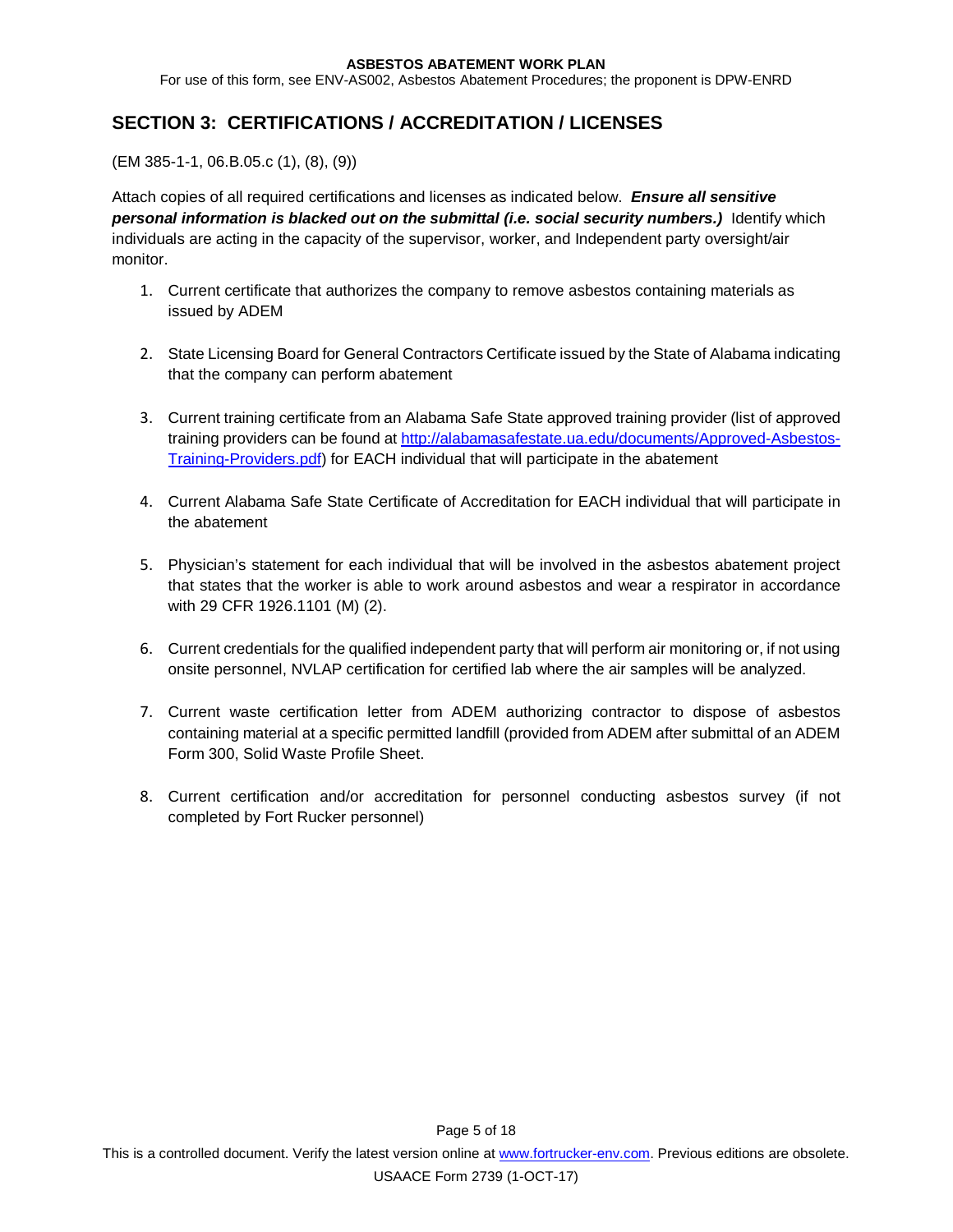For use of this form, see ENV-AS002, Asbestos Abatement Procedures; the proponent is DPW-ENRD

# **SECTION 4: PROJECT DESCRIPTION**

(EM 385-1-1, 06.B.05.c (1), (2), (3))

Write a detailed description of location of abatement and amount and type of asbestos that is planned for the abatement. Include information on how other employees at the work site will be notified of the abatement (signage, etc). Attach a diagram and pictures that clearly indicates where asbestos is located.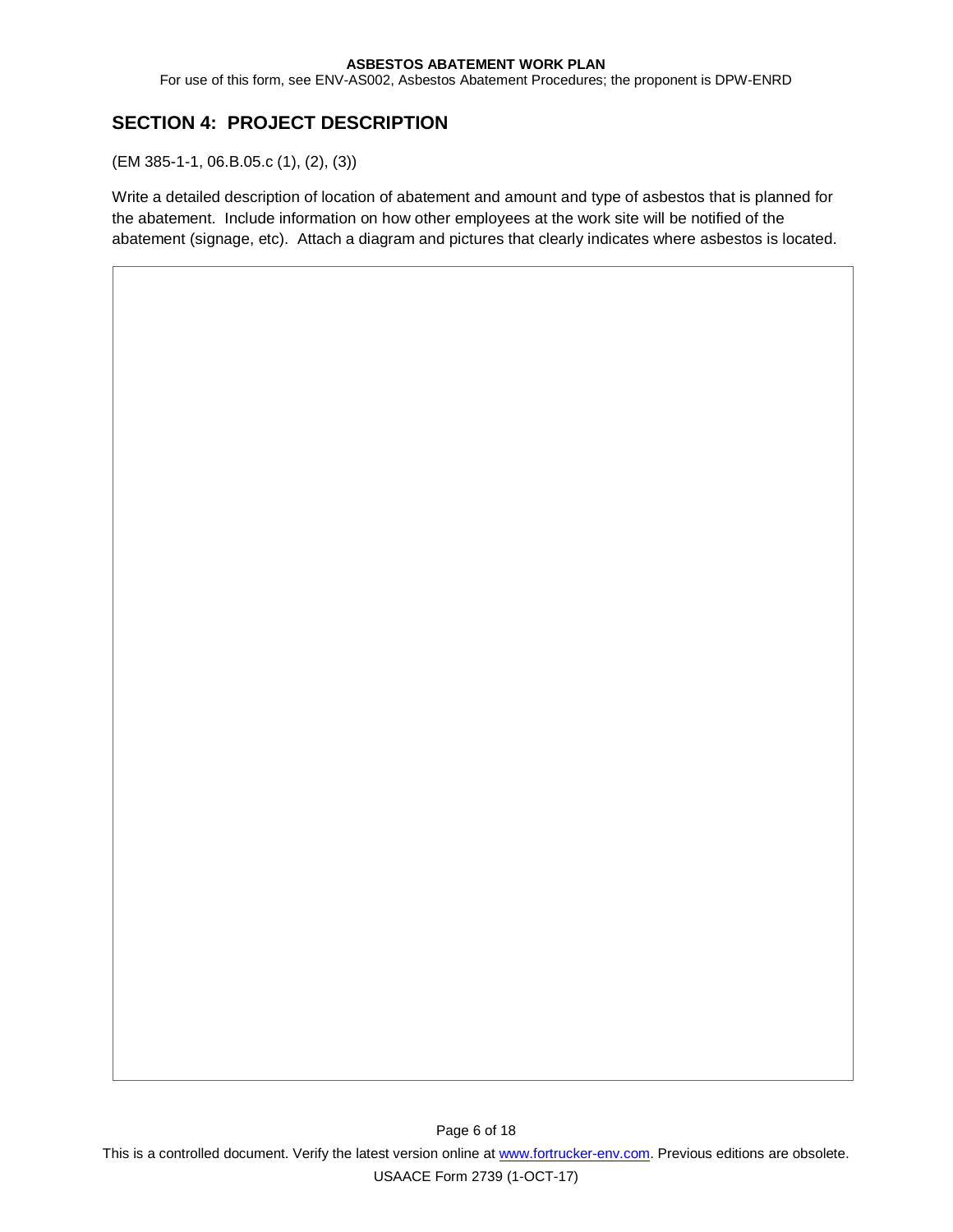For use of this form, see ENV-AS002, Asbestos Abatement Procedures; the proponent is DPW-ENRD

# **SECTION 5A: WORK PRACTICES**

(EM 385-1-1, 06.B.05.c (1), (2), (3))

Write a detailed description of the work practices that will be implemented during abatement in the space provided. Attach additional sheets if necessary.

### **Containment Methods**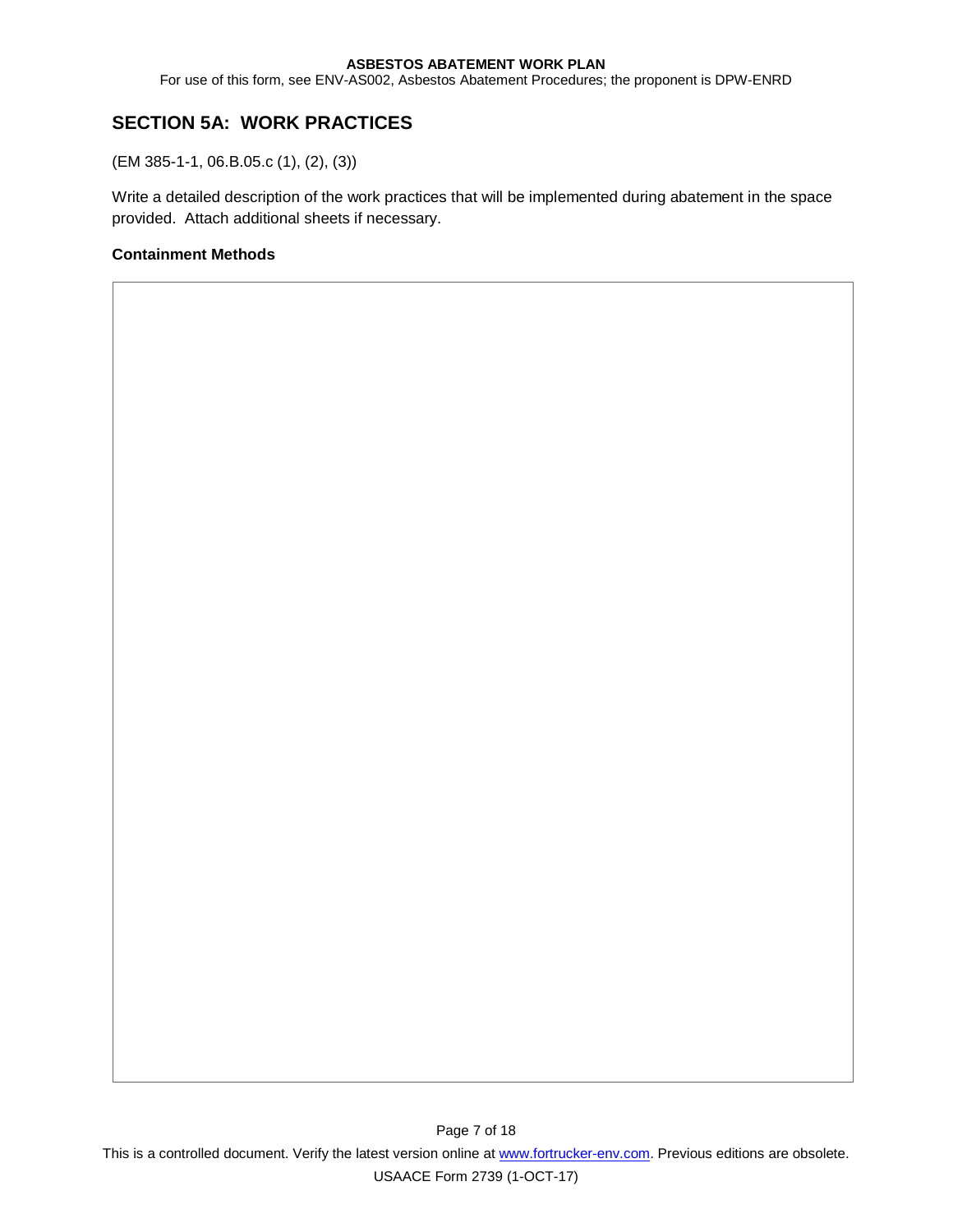For use of this form, see ENV-AS002, Asbestos Abatement Procedures; the proponent is DPW-ENRD

### **SECTION 5B: WORK PRACTICES**

(EM 385-1-1, 06.B.05.c (1))

Write a detailed description of the work practices that will be implemented during abatement in the space provided. Attach additional sheets if necessary.

### **Removal Methods**

### **SECTION 5C: WORK PRACTICES**

Page 8 of 18

This is a controlled document. Verify the latest version online at [www.fortrucker-env.com.](http://www.fortrucker-env.com/) Previous editions are obsolete.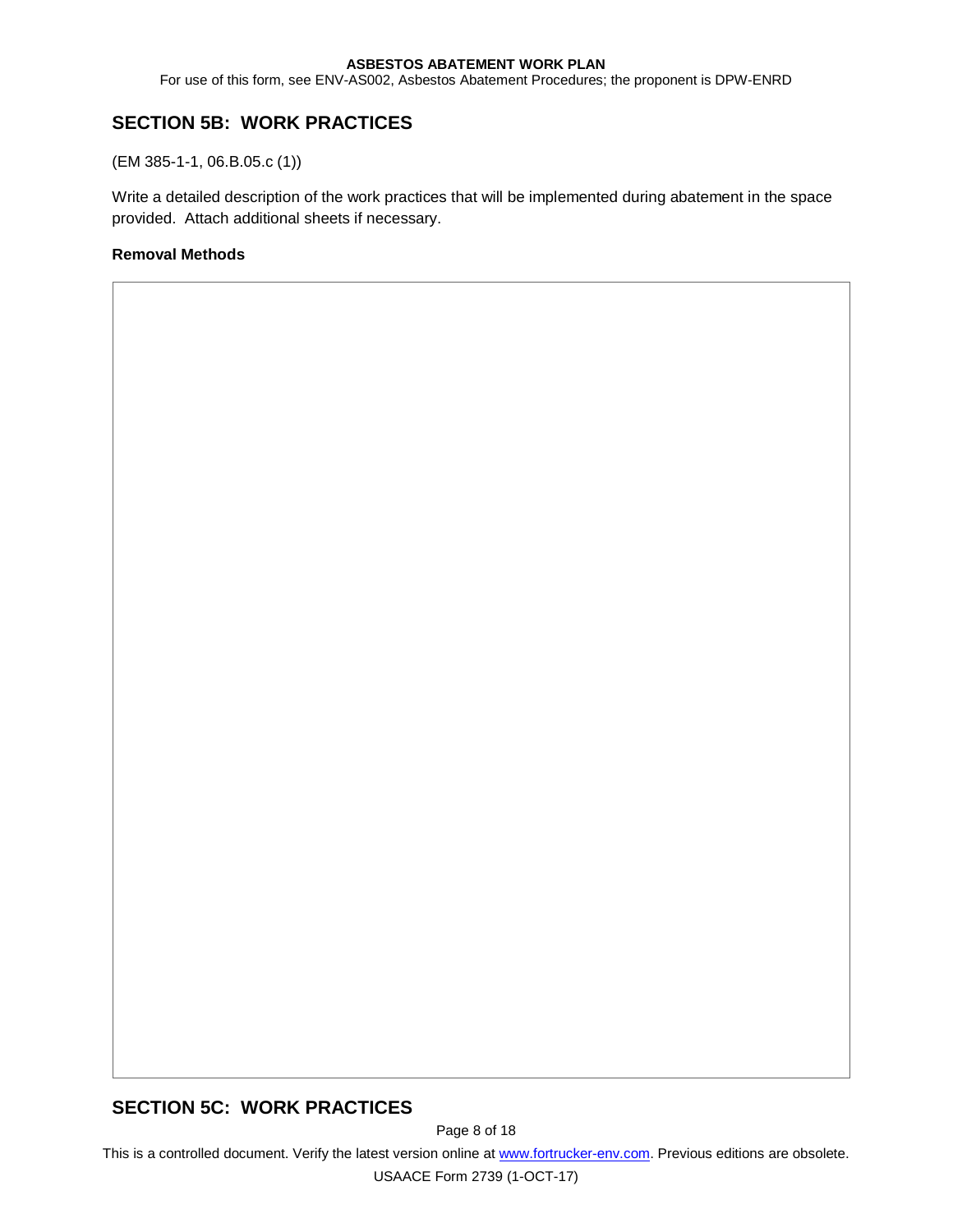For use of this form, see ENV-AS002, Asbestos Abatement Procedures; the proponent is DPW-ENRD

(EM 385-1-1, 06.B.05.c (1))

Write a detailed description of the work practices that will be implemented during abatement in the space provided. Attach additional sheets if necessary.

**Chemicals to be Used (if necessary) – Include a copy of all Safety Data Sheets (SDS). Additionally, a copy of each SDS must be on-site while conducting abatement operations.**

### **SECTION 5D: WORK PRACTICES**

(EM 385-1-1, 06.B.05.c (1), (3))

Page 9 of 18

This is a controlled document. Verify the latest version online at [www.fortrucker-env.com.](http://www.fortrucker-env.com/) Previous editions are obsolete.

USAACE Form 2739 (1-OCT-17)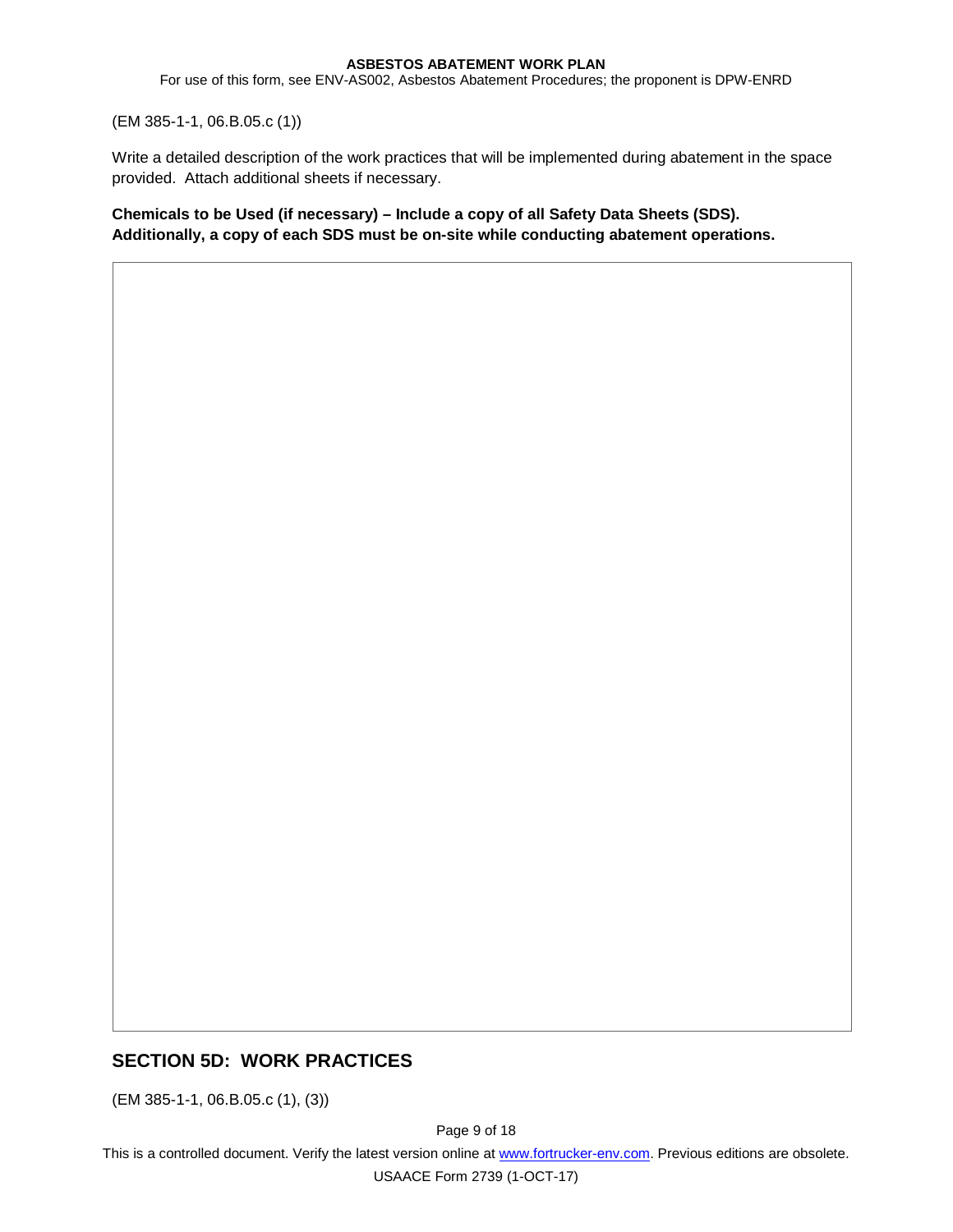For use of this form, see ENV-AS002, Asbestos Abatement Procedures; the proponent is DPW-ENRD

Write a detailed description of the work practices that will be implemented during abatement in the space provided. Attach additional sheets if necessary.

**Equipment Required (Include number and type of negative pressure systems to be used based off of cubic feet of project area and achieving an exchange rate of at least 4 air changes per hour). Indicate a contingency plan in the event of equipment malfunction. A manometer must be used to verify that the appropriate negative pressure is maintained during the abatement. \*\*NOTE –** If rental equipment is to be used, written notification shall be provided to the rental agency concerning the intended use of the equipment, the possibility of asbestos contamination of the equipment and the steps that will be taken to decontaminate such equipment. Attach a copy of this written notification.\*\*

# **SECTION 6: PERSONAL PROTECTIVE EQUIPMENT (PPE)**

(EM 385-1-1, 06.B.05.c (5))

Page 10 of 18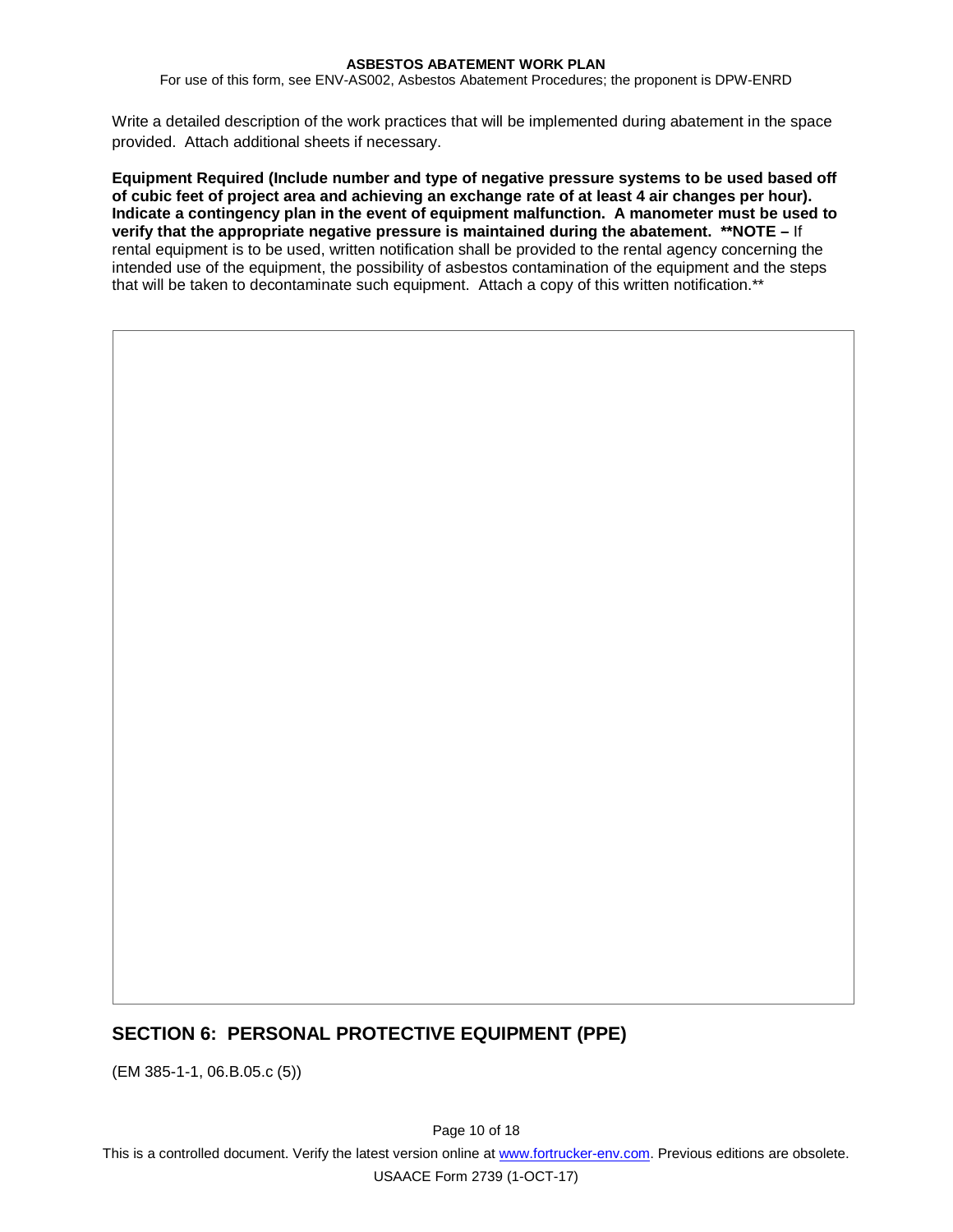For use of this form, see ENV-AS002, Asbestos Abatement Procedures; the proponent is DPW-ENRD

Write a detailed description of the PPE including respirators that will be used during abatement in the space provided. Attach additional sheets if necessary.

### **SECTION 7: DECONTAMINATION PROCEDURES**

(EM 385-1-1, 06.B.05.c (3), (6), (7))

Page 11 of 18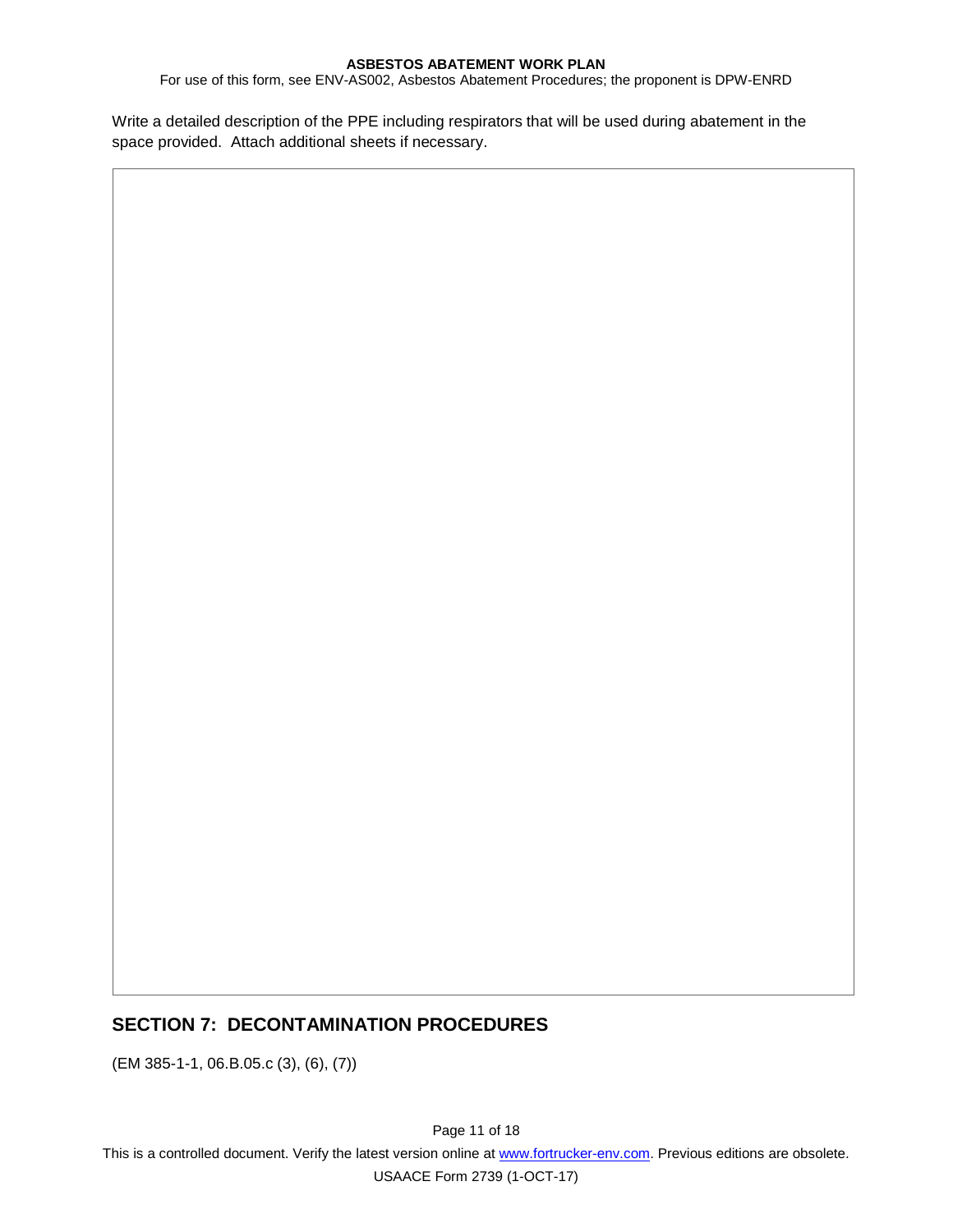For use of this form, see ENV-AS002, Asbestos Abatement Procedures; the proponent is DPW-ENRD

Write a detailed description of the decontamination procedures for individuals and equipment that will be implemented during abatement in the space provided. Attach additional sheets if necessary.

### **SECTION 8: AIR MONITORING PLAN**

(EM 385-1-1, 06.B.05.c (4 a-d))

Page 12 of 18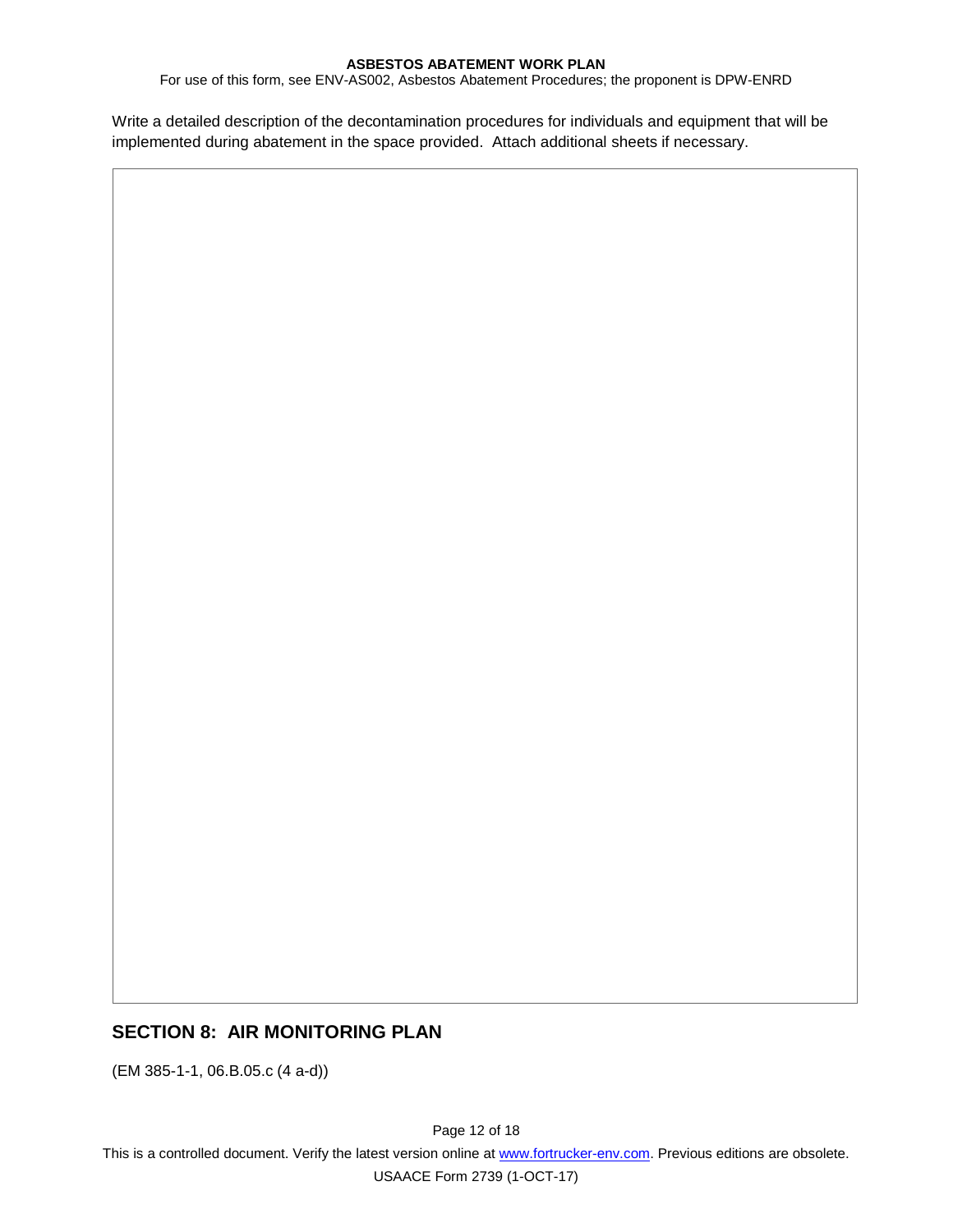For use of this form, see ENV-AS002, Asbestos Abatement Procedures; the proponent is DPW-ENRD

Describe the air monitoring plan that will be implemented by a qualified independent party. Attach additional sheets if necessary. This form should be given to the independent party to complete – the independent party must not be an employee of the abatement company.

Details of monitoring for personnel during abatement operations (waivers will not be accepted)

Describe procedure for clearance samples after the job is complete taken by an independent party

Describe provisions for submitting copies of air monitoring results to the AMT/COR

### **SECTION 9: WASTE COLLECTION AND SHIPMENT**

(EM 385-1-1, 06.B.05.c (10))

Describe procedure that will be followed to ensure the use of USAACE Form 2736, Waste Shipment Record, for all wastes generated by the project to ensure the appropriate signatures are obtained PRIOR

Page 13 of 18

This is a controlled document. Verify the latest version online at [www.fortrucker-env.com.](http://www.fortrucker-env.com/) Previous editions are obsolete.

USAACE Form 2739 (1-OCT-17)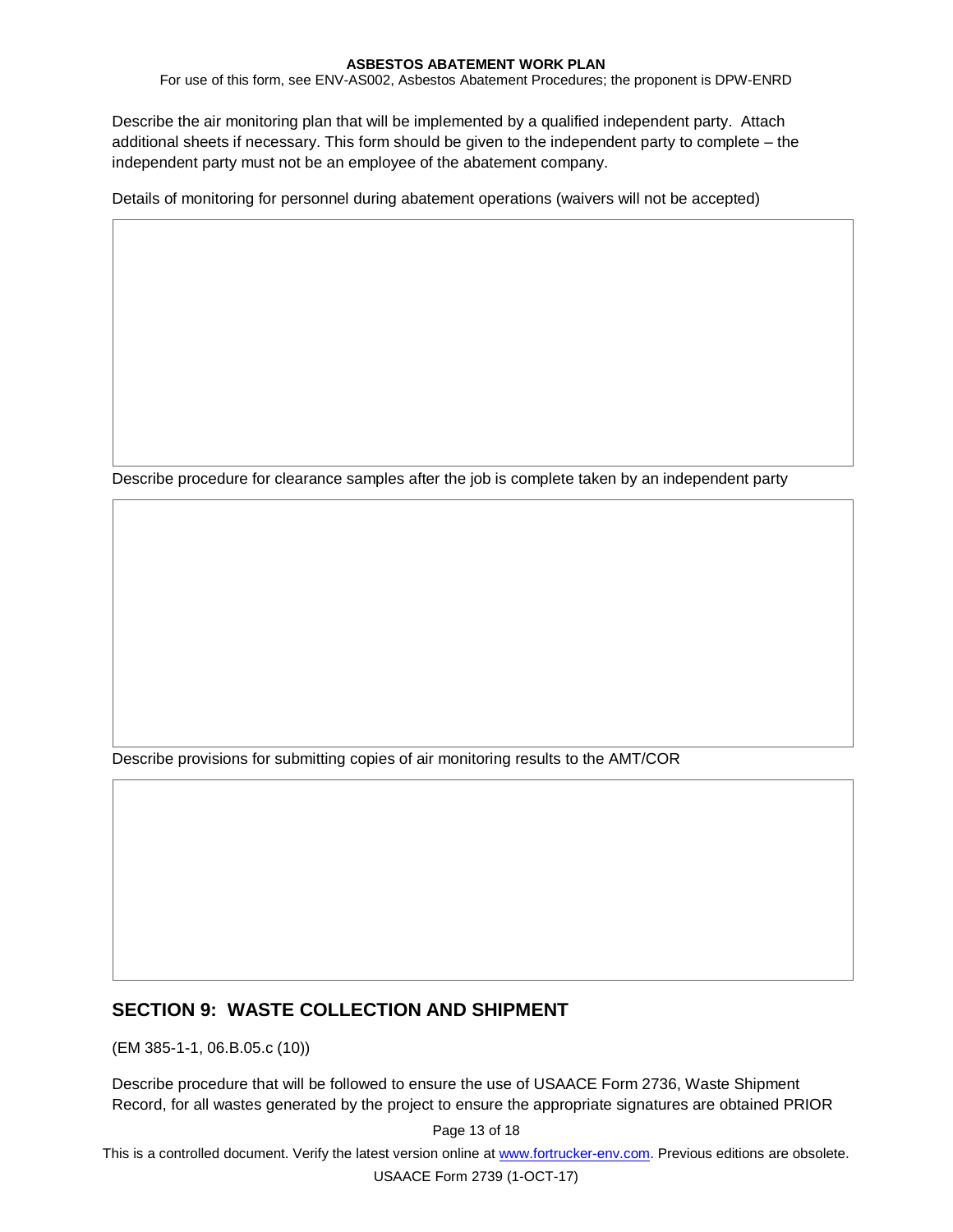For use of this form, see ENV-AS002, Asbestos Abatement Procedures; the proponent is DPW-ENRD

to the waste leaving the installation **\*\*Shipments will NOT leave Fort Rucker on the weekend unless prior approval is obtained\*\***

List information for all landfills that will be used for this project, including the name, address, and ADEM permit number for each facility

List information for all waste haulers that will be used during the project, including the name, address, and registration number (if applicable)

Describe procedure for providing copies of all landfill weigh tickets and the ORIGINAL USAACE Form 2736 to the AMT/COR within 10 work days of the disposal action

### **SECTION 10: CLEAN UP PROCEDURES**

(EM 385-1-1, 06.B.05.c (4d), (6), (7))

Describe procedures that will be implemented upon completion of the removal activities to ensure the work area is appropriately cleaned prior to receiving approval that the project is complete.

Page 14 of 18

This is a controlled document. Verify the latest version online at [www.fortrucker-env.com.](http://www.fortrucker-env.com/) Previous editions are obsolete.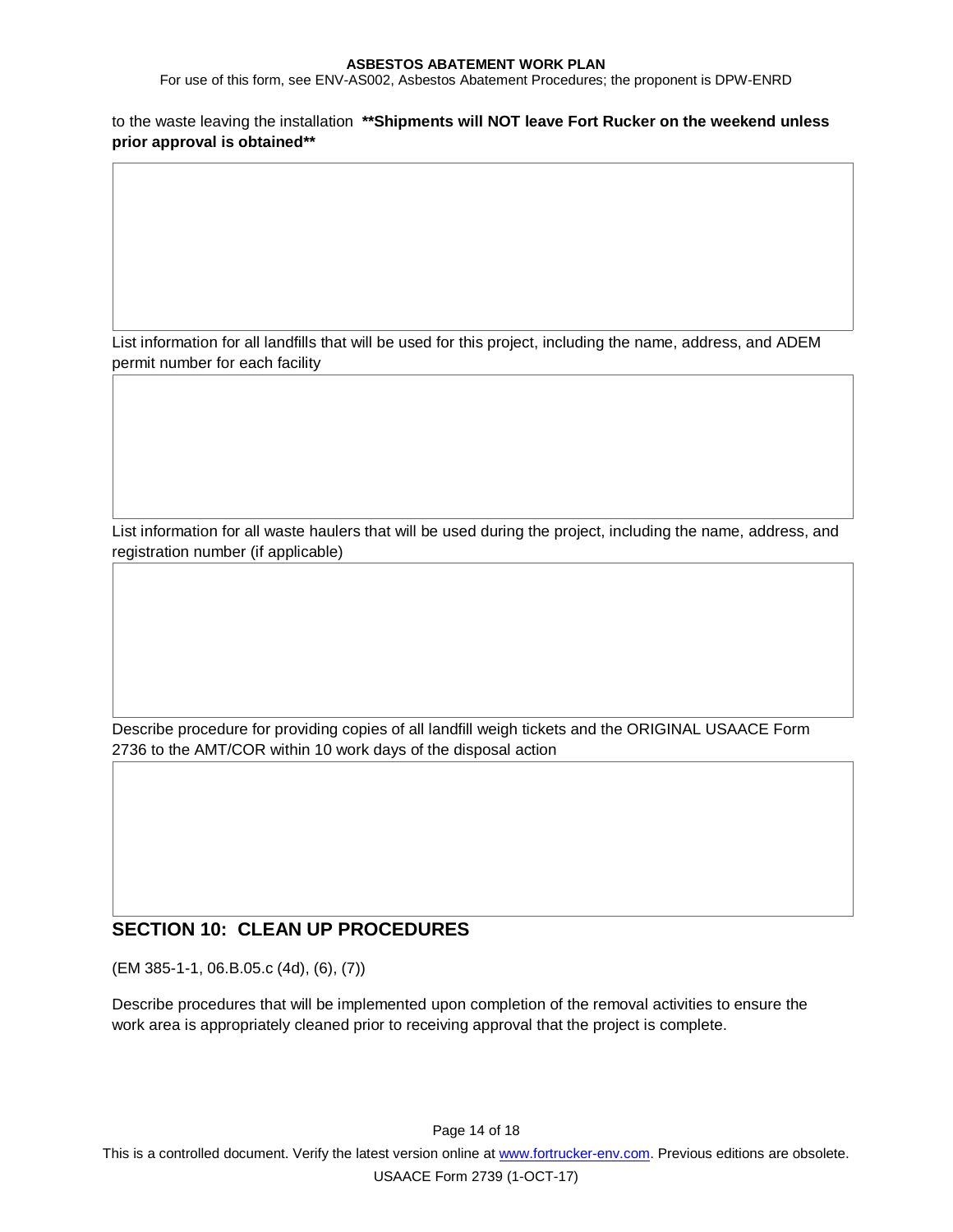For use of this form, see ENV-AS002, Asbestos Abatement Procedures; the proponent is DPW-ENRD

### **SECTION 11: ADEM Form 496**

Attach a copy of ADEM Form 496, *Notice of Demolition and/or Asbestos Removal*, that is proposed for submittal ADEM *(DO NOT SUBMIT UNTIL ASBESTOS ABATEMENT WORK PLAN IS APPROVED)*

Once the work plan is approved, attach a copy of the approved ADEM Form 496 and proof of submittal to ADEM. The abatement company will list a representative from the AMT and the COR on the email traffic if the form is delivered to ADEM electronically. In the event that the form is mailed, provide the AMT and

Page 15 of 18

This is a controlled document. Verify the latest version online at [www.fortrucker-env.com.](http://www.fortrucker-env.com/) Previous editions are obsolete.

USAACE Form 2739 (1-OCT-17)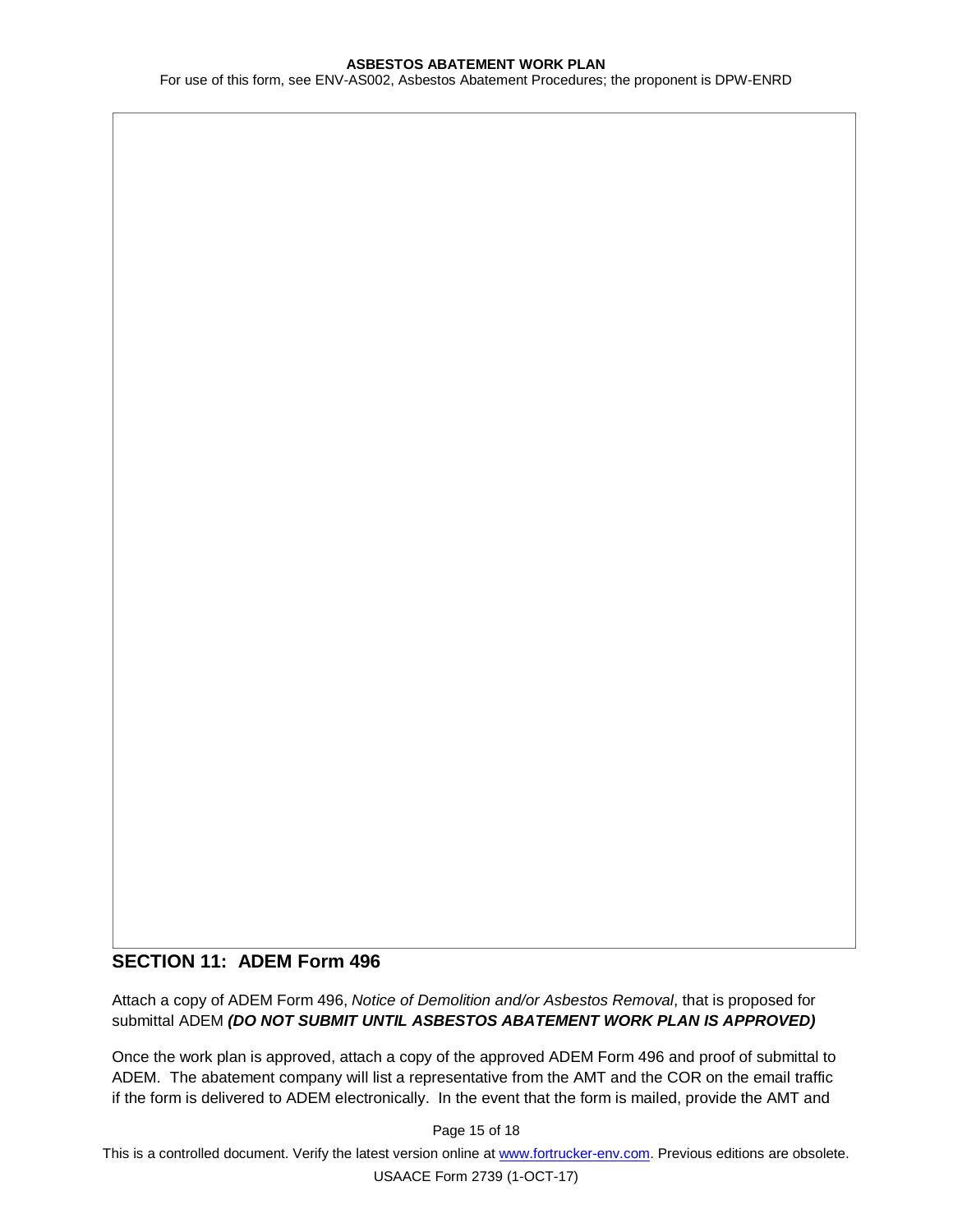For use of this form, see ENV-AS002, Asbestos Abatement Procedures; the proponent is DPW-ENRD

the COR a copy of the certified mail receipt. If it is faxed, provide a copy of the fax delivery confirmation to the AMT and the COR. In the event that a revision to this form is required, the abatement company will ensure that the AMT and the COR receive a copy of the revision and that the revision is attached to this work plan.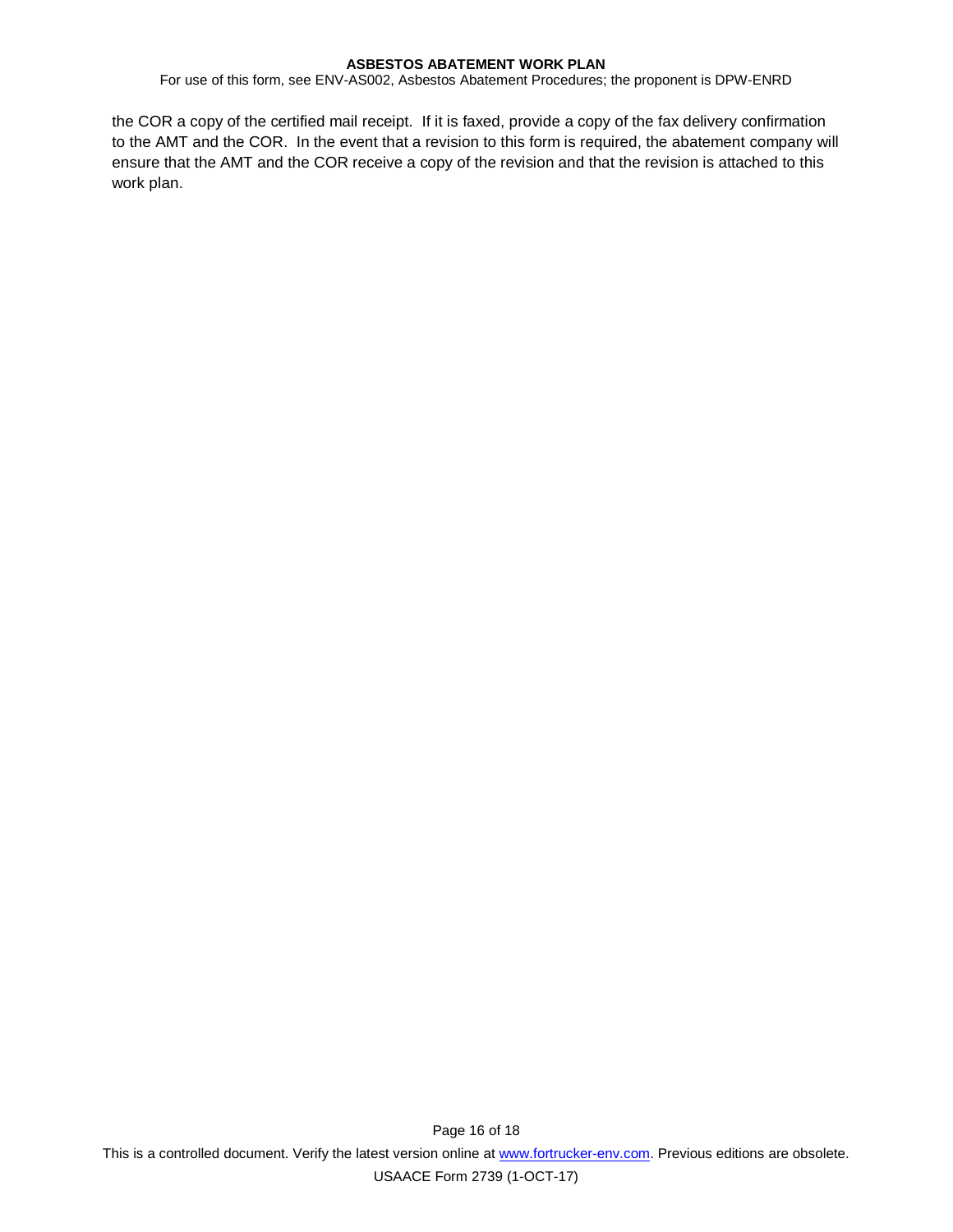For use of this form, see ENV-AS002, Asbestos Abatement Procedures; the proponent is DPW-ENRD

# **SECTION 12: SECURITY, FIRE, AND MEDICAL EMERGENCY RESPONSE PROCEDURES**

(EM 385-1-1, 06.B.05.c (11))

Describe the procedures for security of the abatement area both during working hours as well as after duty hours to ensure individuals do not enter the abatement area prior to final clearance.

Describe procedures for responding to a fire within the abatement area.

Describe procedures for responding to a medical emergency within the abatement area.

### **SECTION 13: CLEARANCE PROCEDURES**

Page 17 of 18

This is a controlled document. Verify the latest version online at [www.fortrucker-env.com.](http://www.fortrucker-env.com/) Previous editions are obsolete.